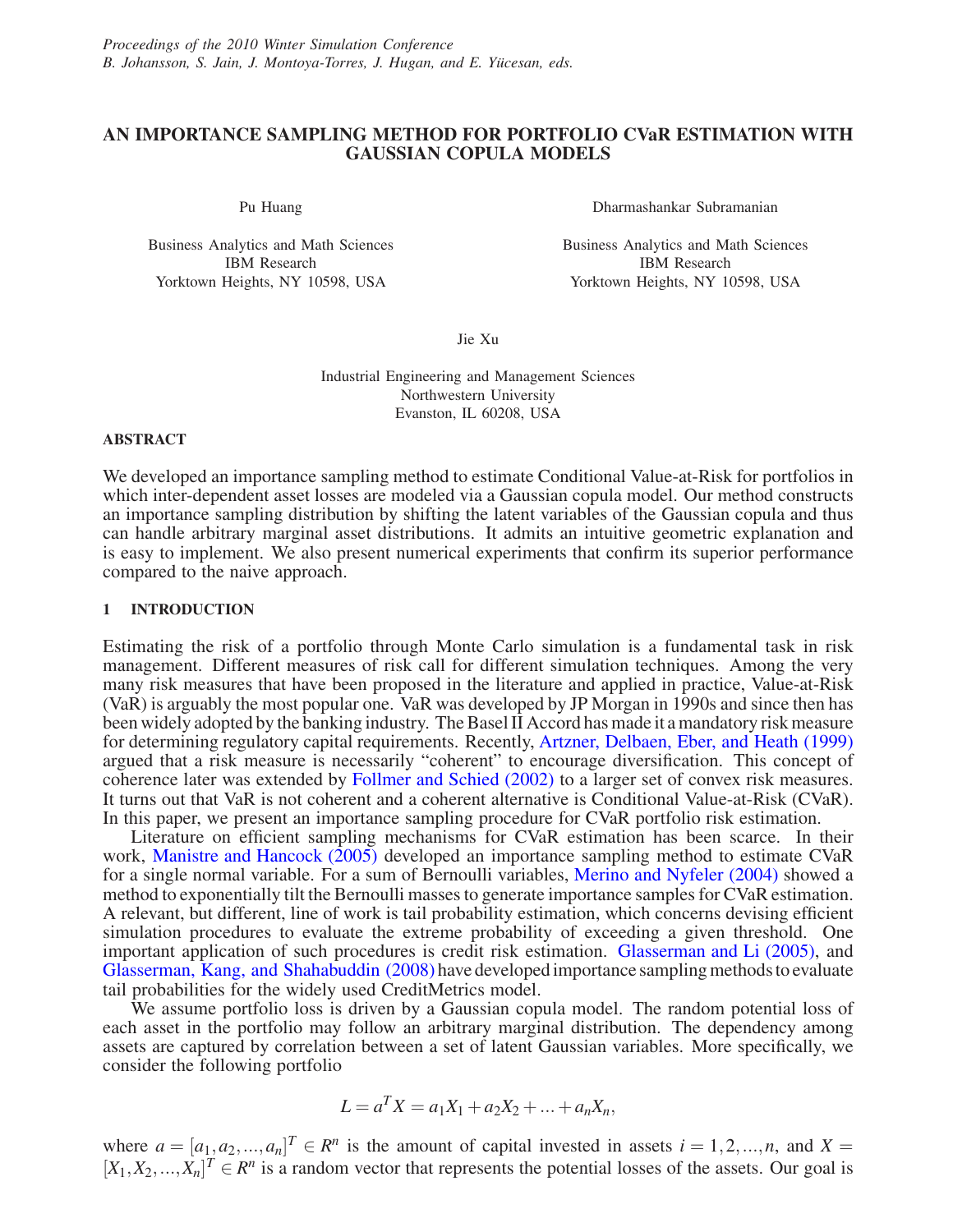to evaluate the risk of total loss *L* of this portfolio, where risk is measured by  $CVaR<sub>\beta</sub>(L)$ . Recall that the CVaR value of a random variable *L* is the expectation value of *L* given that it is greater than its β-quantile. More specifically, let VaR<sub>β</sub> denote the β-quantile of *L*, i.e.,

$$
VaR_{\beta} = \min\{l : Pr(L \le l) \ge \beta\},\
$$

then  $CVaR_{\beta}(L)$  can be defined as

$$
\text{CVaR}_{\beta}(L) = \mathbb{E}[L \mid L \geq \text{VaR}_{\beta}].
$$

A naive approach to estimate  $CVaR<sub>\beta</sub>(L)$  is as follows: 1) draw a set of i.i.d. sampling points  $X<sup>j</sup>$ from *X*, 2) compute  $L^j = aX^j$  for each *j*, 3) use  $L^j$  to calculate  $\widehat{VaR}_\beta$ , an estimated value of  $VaR_\beta$ , and 4) choose only those  $L^{j}$ 's that are greater than  $\widehat{VaR}_{\beta}$ , and average across them. The final result is the conditional sample average and is an estimate of  $CVaR<sub>\beta</sub>(L)$ .

Clearly, a major shortcoming of this approach is that, roughly speaking, only  $1-\beta$  percent of sample points  $L^{j}$ 's will eventually be selected to compute the conditional sample average. This usually leads to a large estimation variance because of insufficient sample size. This shortcoming becomes more severe as  $\beta$  approaches one, as less portion of the total sample points will be utilized for estimation.

To reduce estimation variance, we would like to sample from a shifted *L* to get more importance sample points that are greater than the quantile value  $VaR<sub>β</sub>$ . However, since we can not directly sample *L*, let alone from a shifted *L*, we need to find an approach to draw importance samples  $Y^j$ from *X*, such that  $a^T Y^j$  would behave as if they were sampled from a shifted *L*. This is achieved by properly shifting random vector *X*.

In the rest of paper, we first present our importance sampling approach in section 2; then we test our approach in section 3; finally in section 4, we discuss potential extensions to our method.

## **2 IMPORTANCE SAMPLING SCHEME**

We use a Gaussian copula to capture the dependency structure among random losses  $X_1, ..., X_n$ . In such a model, random vector  $X = [X_1, ..., X_n]^T$  is represented by a component-wise nonlinear transformation of a Gaussian vector  $Z = [Z_1, ..., Z_n]^T$  as,

$$
X_i = F_i^{-1}(\Phi(Z_i)), \quad i = 1, ..., n,
$$
\n(1)

where  $Z_i \sim N(0,1)$  is a standard normal random variable,  $\Phi(\cdot)$  is the univariate standard normal cdf,  $F_i(\cdot)$  is the marginal cdf of  $X_i$ , and  $F_i^{-1}(\cdot)$  is the inverse of  $F_i(\cdot)$ . Since  $Z_i$  is standard normal,  $\Phi(Z_i)$  is uniformly distributed on interval [0,1], and thus the cdf of  $X_i$  is the same as  $F_i(\cdot)$ . To capture the dependency among  $X_i$ 's,  $Z_i$ 's are correlated with correlation matrix  $\Sigma_Z$ , i.e.,  $Z$  follows distribution  $N(0, \Sigma_Z)$ . Without loss of generality, we assume  $\Sigma_Z$  is positive definite, i.e.,  $\Sigma_Z$  has full rank. Otherwise, we can always reduce the dimension of *Z* to ensure  $\Sigma_Z$  has full rank. In this paper, we assume Σ*<sup>Z</sup>* is given. Practically speaking, it should be estimated from data. The NORTA procedure is well-known for that purpose (Cario and Nelson. 1997).

We engineer an importance sampling scheme for *X* by shifting the Gaussian vector *Z*. Let  $Y = [Y_1, ..., Y_n]^T$  be an random vector generated by applying the same non-linear transformation that generates *X* to a shifted *Z*, i.e.,

$$
Y_i = F_i^{-1}(\Phi(Z_i + \Delta Z_i)), \quad i = 1, ..., n,
$$
\n(2)

where ∆*Zi* is the amount of shift imposed on *Zi*, we want to draw an importance sample from *Y* to construct an estimator of  $CVaR<sub>\beta</sub>(L)$  with reduced variance.

Note that since  $Z_1, ..., Z_n$  are correlated, shifting a single  $Z_i$  will influence other  $Z_{ii}$ 's through the correlation matrix Σ*Z*. We apply a linear transformation on *Z* to decouple this cross-influence effect.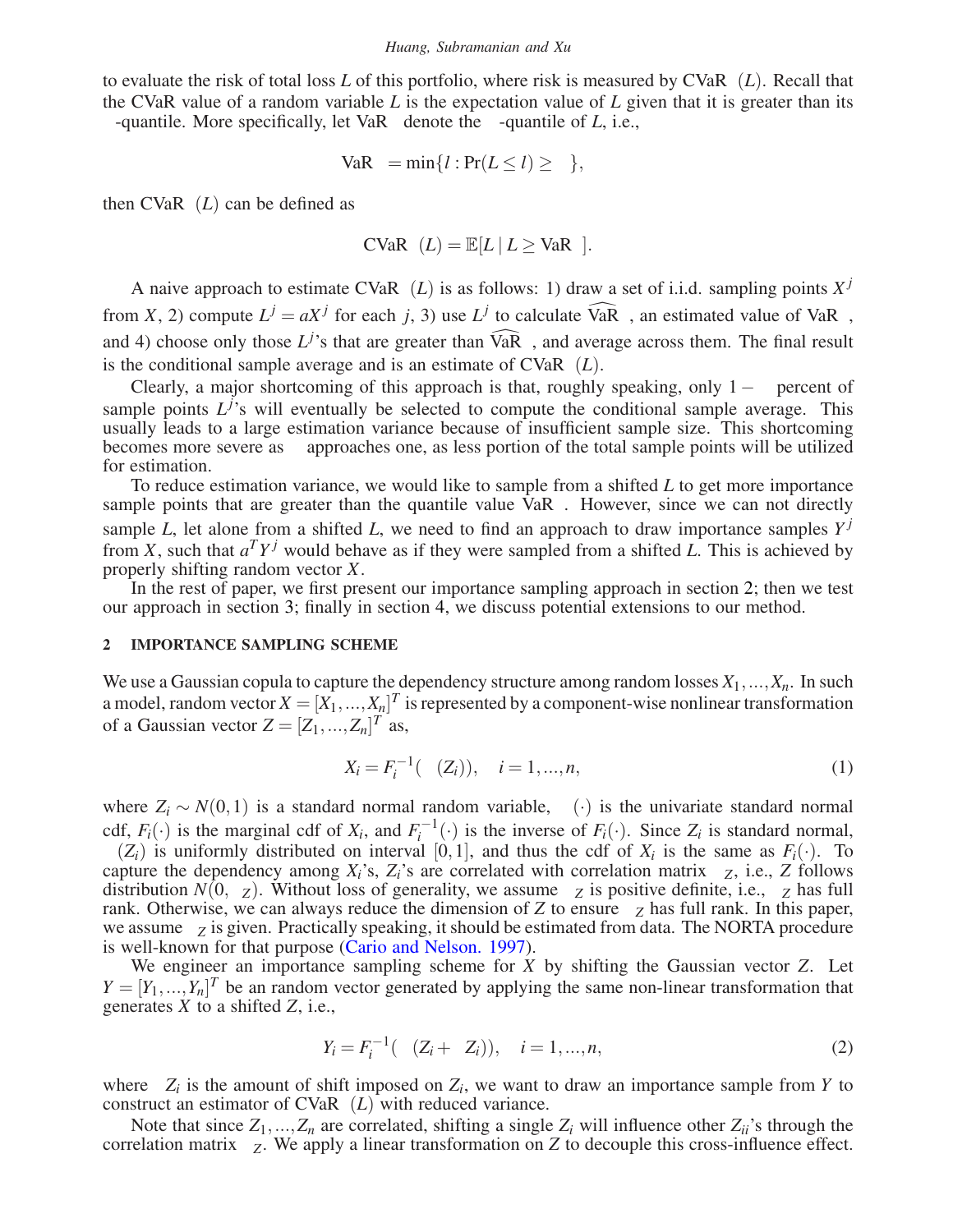Let

$$
\Sigma_Z = U^T D U
$$

be the singular value decomposition of the correlation matrix  $\Sigma$ <sub>*Z*</sub>. Construct a random vector  $V =$  $[V_1, ..., V_n]^T$  as

$$
V = D^{-1/2} UZ,\tag{3}
$$

then  $V_1, ..., V_n$  are *n* independent standard normal random variables. Since  $\Sigma_Z$  is positive definite, we know that  $U^T = U^{-1}$  is an orthogonal matrix and  $D^{-1/2}U$  has full rank. Therefore, the inverse map from *V* to *Z* can be written as

$$
Z = D^{1/2}U^TV.\tag{4}
$$

Any shift ∆*V* on *V* can be easily transformed to an corresponding shift ∆*Z* = *D*1/2*UT*∆*V* on *Z* through  $(4)$ .

Let  $V^1, ..., V^J$  be an i.i.d. sample of *V* generated by independently drawn *J* points from  $N(0, I_n)$ (i.e., the standard *n*-dimensional multivariate normal distribution with *n* independent and standard normal components). Applying linear transformation (4) on each point  $V^j$ , we get a sample  $Z^1, ..., Z^J$ of *Z*. Further applying nonlinear transformation (1) to each point  $Z^j$ , we get a sample  $X^1, ..., X^J$  of *X*. Given such a sample of *X*, we calculate the empirical loss  $L^j$  for each point  $X^j$  as

$$
L^j = a^T X^j. \tag{5}
$$

Sort  $L^1, ..., L^J$  in an ascending order. Let  $L^{(1)}, ..., L^{(J)}$  denote the sorted sequence with  $L^{(1)} \leq ... \leq L^{(J)}$ , and *K* denote the largest integer such that  $(J - K)/J \ge 1 - \beta$ , i.e.,

$$
K = \max\{j \mid (J - j)/J \ge 1 - \beta, \quad j = 1, ..., J\},\tag{6}
$$

then we can estimate the  $β$ -VaR value of *L* as

$$
\widehat{\text{VaR}}_{\beta}(L) = L^{(K)}.\tag{7}
$$

Consider operation  $a^T X^j$  in (5), it projects a sample point  $X^j$  in the support space  $R^n$  of random vector *X* (thus called *X*-space) to a direction pointed by vector *a*. Without loss of generality, assume *a* is an unit vector, i.e.,  $a^T a = 1$ , then under such a projection, sample point  $X^{(K)}$  is projected to anther point  $L^{(K)}a$  lying in a ray that passes the origin and points to direction *a*. Let

$$
\mathcal{H}_X = \{ W \in R^n \mid a^T W = L^{(K)} \},\tag{8}
$$

be the hyper-plane in the *X*-space that has normal direction *a* and cuts through point  $L^{(K)}a$ , then  $\mathcal{H}_X$ separates all sample points  $X^1, \ldots, X^J$  in the *X*-space into two groups: one contains those points with  $a^T X^j \ge L^{(K)}$ ; another contains the rest. Denote these two groups as  $\mathcal{C}_X$  and  $\bar{\mathcal{C}}_X$  respectively.

Note that since each  $V^j$  determines a *single* image  $X^j$  through a chain of maps (4) and (1), partition  $\{\mathscr{C}_X, \mathscr{C}_X\}$  in the *X*-space naturally induces a partition of sample points  $V^1, ..., V^J$  in the support space of random vector *V* (thus called *V*-space). Denote such an induced partition in the *V*-space as  $\{\mathcal{C}_V, \overline{\mathcal{C}}_V\}$ with  $\mathcal{C}_V$  being defined as

$$
\mathscr{C}_V = \{ V^j \mid X^j \in \mathscr{C}_X, \quad j = 1, ..., J \},\
$$

i.e.,  $\mathcal{C}_V$  contains all  $V^j$ 's whose images  $X^j$ 's belong to  $\mathcal{C}_X$ .

In the *V*-space, we want to find a hyper-plane to separate two groups of points  $\mathcal{C}_V$  and  $\bar{\mathcal{C}}_V$ . This is a classic binary classification problem. Very many different methods exist for such a problem. In the next section, we will numerically test different methods. No matter what classification method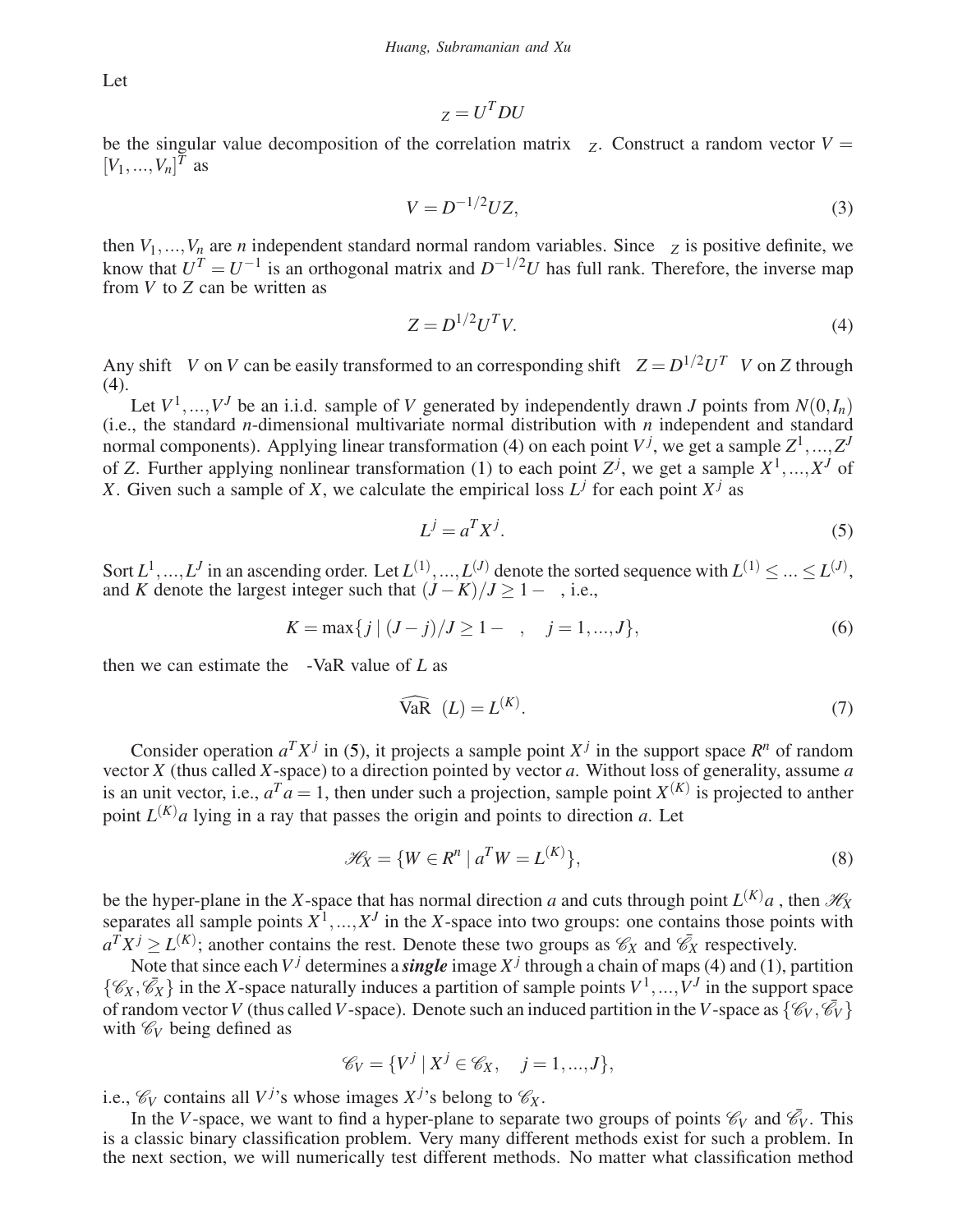we adopt, the output is always a hyper-plane in the *V*-space that can be represented by

$$
\mathscr{H}_V = \{ W \in R^n \mid k^T W = b \},\
$$

where *k* is an unit normal vector (i.e.,  $k^T k=1$ ) of the hyper-plane and |b| is the distance from the origin to the hyper-plane. Note that  $\mathcal{C}_V$  and  $\bar{\mathcal{C}}_V$  typically can not be completely separated by a hyper-plane in the *V*-space. What we are looking for is a hyper-plane that separates  $\mathcal{C}_V$  and  $\bar{\mathcal{C}}_V$  with minimum classification error.

Recall that *V* follows a standard *n*-dimensional normal distribution  $N(0, I_n)$ . We shift the center of such a distribution, which actually is the origin, to the projection point of the origin on hyper-plane  $\mathcal{H}_V$ , which can be represented by vector *bk*. In other words, we shift *V* by

$$
\Delta V = bk,
$$

and consequently shift *Z* by

$$
\Delta Z = bD^{1/2}U^T k. \tag{9}
$$

Intuitively, we shift distribution function  $N(0, I_n)$  in the *V*-space along a direction *k* corresponding to (approximately) the direction pointed by *a* in the *X*-space. And the amount of shift *b* along direction *k* in the *V*-space is such a value that the induced amount of shift along direction *a* in the *X*-space is  $L^{(K)}$  (approximately), the estimated  $\beta$ -VaR value of *L*.

After shifting ∆*Z*, *Z* +∆*Z* follows a multivariate normal distribution *N*(*bD*1/2*U<sup>T</sup> k*,Σ*Z*). Applying transformation (2) on  $Z + \Delta Z$ , we get a random vector *Y* as defined in (2). Let  $g_Y(t)$ ,  $t \in R^n$  denote the pdf of *Y*, and  $g_X(t)$ ,  $t \in R^n$  denote the pdf of *X*, generated by un-shifted *Z*. We need to calculate the likelihood ratio  $g_X(t)/g_Y(t)$  in order to carry out our importance sampling procedure. To that end, let  $\phi_Z(t)$ ,  $t \in \mathbb{R}^n$  denote the joint pdf of *Z*, i.e.,

$$
\phi_Z(\cdot) = N(0, \Sigma_Z),
$$

then  $g_X(t) = g_X(t_1, \ldots, t_n)$  can be written in terms of  $\phi_Z(\cdot)$  as

$$
g_X(t_1,...,t_n) = \phi_Z(\Phi^{-1}(F_1(t_1)),...,\Phi^{-1}(F_n(t_n)))|A|,
$$
\n(10)

where *A* is the Jacobian matrix of transformation

$$
Z_i = \Phi^{-1}(F_i(X_i)), \quad i = 1, ..., n,
$$

and  $|A|$  is the determinant of  $A$ . The above transformation is the inverse map of (1), and thus is a component-wise transformation as well. This means that *A* is a diagonal matrix and we can explicitly write the *i*-th diagonal entry of *A* as

$$
A_{ii} = \frac{\partial \Phi^{-1}(F_i(t_i))}{\partial t_i} = \frac{f_i(t_i)}{\phi(\Phi^{-1}(F_i(t_i)))},
$$

where  $f_i(\cdot) = F'_i(\cdot)$  is the marginal pdf of  $X_i$ , and  $\phi(\cdot) = \Phi'(\cdot)$  is the pdf of the standard normal random variable. Plug this back into equation (10), we write  $g_X(\cdot)$  in terms of  $\phi_Z(\cdot)$  as

$$
g_X(t_1,t_2,...,t_n)=\phi_Z(\Phi^{-1}(F_1(t_1)),...,\Phi^{-1}(F_n(t_n)))\prod_{i=1}^n\frac{f_i(t_i)}{\phi(\Phi^{-1}(F_i(t_i)))}.
$$

Similarly, let

$$
\phi_{Z+\Delta Z}(\cdot) = N(bD^{1/2}U^T k, \Sigma_Z),
$$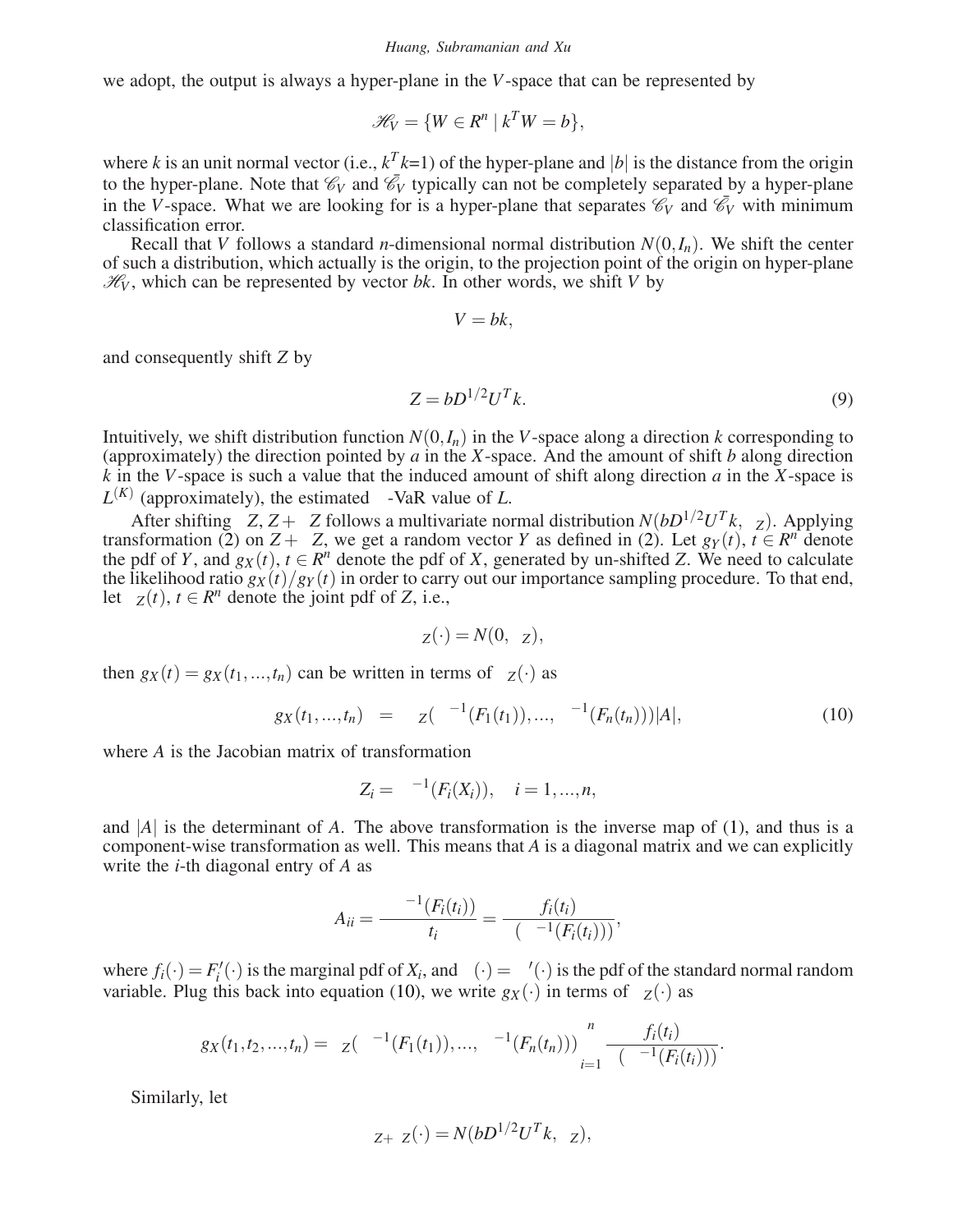#### *Huang, Subramanian and Xu*

be the joint pdf of  $Z + \Delta Z$ , then  $g_Y(\cdot)$  can be written as

$$
g_Y(t_1,t_2,...,t_n)=\phi_{Z+\Delta Z}(\Phi^{-1}(F_1(t_1)),...,\Phi^{-1}(F_n(t_n)))\prod_{i=1}^n\frac{f_i(t_i)}{\phi(\Phi^{-1}(F_i(t_i)))}.
$$

Therefore, the likelihood function  $w(t)$  can be written as

$$
w(t) = \frac{g_X(t)}{g_Y(t)} = \frac{\phi_Z(\Phi^{-1}(F_1(t_1)), ..., \Phi^{-1}(F_n(t_n)))}{\phi_{Z+\Delta Z}(\Phi^{-1}(F_1(t_1)), ..., \Phi^{-1}(F_n(t_n)))}.
$$

This likelihood function  $w(\cdot)$  will be evaluated at importance sampling points drawn from  $g_Y(\cdot)$ . We can either recycle existing sample points  $Z^1, ..., Z^J$  (used to estimate  $VaR_\beta(L)$  as shown in (7)) to generate such points, or create a completely new set of sample points. The latter approach is straight-forward : we first draw points from  $\mathcal{N}(bD^{1/2}U^{T}k, \Sigma_{Z})$ , the pdf of  $Z + \Delta Z$ , and then apply transformation (2) to get a set of sample points of *Y*. To recycle  $Z^1, ..., Z^J$ , we first shift each point  $Z^j$ by  $\Delta Z = bD^{1/2}U^{T}k$  as shown in (9), then apply transformation (2) on  $Z^{j} + bD^{1/2}U^{T}k$  to get points  $Y^1, \ldots, Y^J$ . From now on, we assume we'll take the recycling approach to generate  $Y^1, \ldots, Y^J$  for the simplicity of presentation.

Given sample points  $Y^1, ..., Y^J$ , the likelihood ratio  $w^j = w(Y^j)$  of each point  $Y^j$  is simply

$$
w^{j} = \frac{\phi_{Z}(\Phi^{-1}(F_{1}(Y_{1}^{j})), ..., \Phi^{-1}(F_{n}(Y_{n}^{j})))}{\phi_{Z+\Delta Z}(\Phi^{-1}(F_{1}(Y_{1}^{j})), ..., \Phi^{-1}(F_{n}(Y_{n}^{j})))}
$$
  

$$
= \frac{\phi_{Z}(Z^{j} + bD^{1/2}U^{T}k)}{\phi_{Z+\Delta Z}(Z^{j} + bD^{1/2}U^{T}k)}.
$$
 (11)

Based on  $Y^1, \ldots, Y^J$ , we compute the "exaggerated" empirical loss  $\tilde{L}^j$  for each *j* as

$$
\tilde{L}^j = a^T Y^j, \quad j = 1, ..., J.
$$

We then sort  $\tilde{L}^1, ..., \tilde{L}^J$  in an ascending order and denote the sorted sequence as  $\tilde{L}^{(1)}, ..., \tilde{L}^{(J)}$  with  $\tilde{L}^{(1)} \leq ... \leq \tilde{L}^{(J)}$ . Let  $w^{(j)}$  be the corresponding likelihood ratio of the *j*-th smallest element  $\tilde{L}^{(j)}$  in the sorted sequence, we then find the largest integer *S* between 1 and *J* such that the sum of  $w^{(j)}$  from *S* to *J* is greater than  $J(1-\beta)$ , i.e.,

$$
S = \max\{s \mid \sum_{j=s}^{J} w^{(j)} \ge J(1-\beta), \, s = 1, ..., J\}.
$$
 (12)

Finally, β-CVaR value of the portfolio loss *L* is estimated as

$$
\widehat{\text{CVaR}_{\beta}}(L) = \left(\sum_{j=S}^{J} w^{(j)} a^T Y^{(j)}\right) / \left(\sum_{j=S}^{J} w^{(j)}\right). \tag{13}
$$

Equations (12) and (13) warrant some further explanations. Compare equations (12) and (6), we can see that  $w^j/J$  can be interpreted as the "real probability" to generate  $\overline{Y}^j$  if it were drawn from  $g_X(\cdot)$ , the pdf of *X*. Since we actually generate  $Y^j$  from  $g_Y(\cdot)$ , each sample  $Y^j$  needs to be scaled by  $w^j$  to get the "real probability" as if they were generated from  $f_X(\cdot)$ .

We summarize our method as follows

- 1. Draw i.i.d. sample points  $V^1, ..., V^J$  from  $N(0, I_n)$ , get  $Z^1, ..., Z^J$  through transformation (4), and get  $X^1, \ldots, X^J$  through transformation (1).
- 2. Calculate  $L^1$ , ...,  $L^J$  as in (5), and estimate VaR<sub>β</sub>(*L*) as in (7).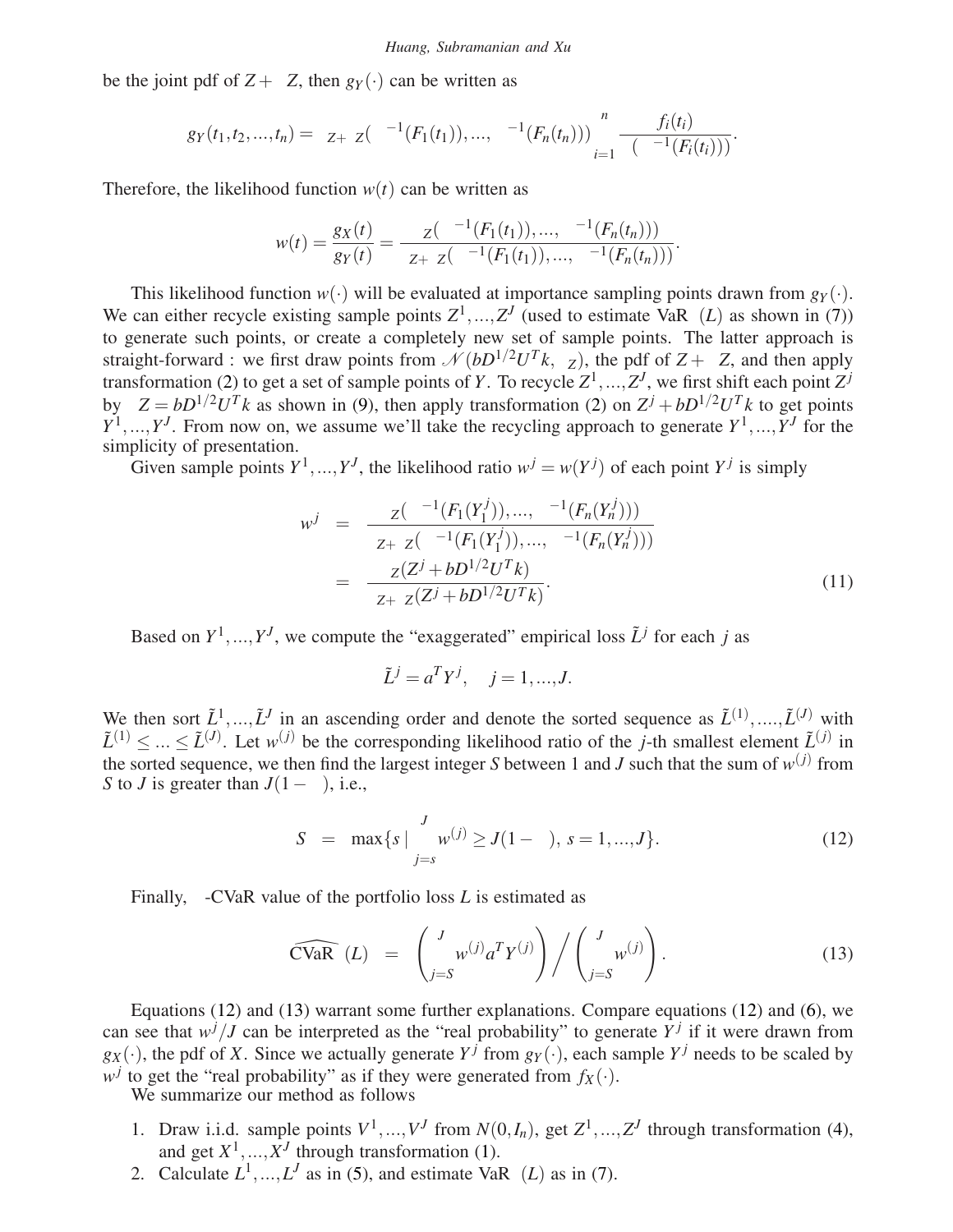- 3. Divide sample points  $X^1, ..., X^J$  into two groups  $\mathcal{C}_X$  and  $\bar{\mathcal{C}}_X$  in the *X*-space, and find the corresponding partition  $\mathcal{C}_V$  and  $\bar{\mathcal{C}}_V$  in the *V*-space.
- 4. Find a hyper-plane that separates  $\mathcal{C}_V$  and  $\bar{\mathcal{C}}_V$  in the *V*-space and output parameters *k* and *b*.
- 5. compute ∆*Z* as in (9).
- 6. generate *Y<sup>j*</sup> by applying transformation (2) to  $Z^j + \Delta Z$ .
- 7. compute  $w^j$  using (11), and evaluate CVa $\mathbb{R}_{\beta}(L)$  as shown in (13).

# **3 COMPUTATIONAL EXPERIMENTS**

In this section, we study the computational performance of our importance sampling algorithm on a set of numerical experiments implemented in MATLAB. An instance of a numerical experiment is fully specified in terms of:

- 1. a set of *n* marginal densities of  $X_1, X_2, \ldots, X_n$ ;
- 2. a  $n \times n$  correlation matrix  $\Sigma_Z$ ;
- 3. a vector of *n* weights  $a_1, a_2, ..., a_n$ ;
- 4. the number of sample points *J*.

The goal in all experiments below is to estimate CVaR at the 95-percentile of the random variable

 $L = \sum_{n=1}^{n}$ *i*=1  $a_iX_i$ . We use  $J = 1000$  in all experiments. A *run* reported in each of the tables below is a

set of  $100$  experiments that we conduct in order to estimate the variance of the CVaR estimator. In all the following results (tables), the percentage of variance reduction in CVaR estimate is computed relative to the variance in CVaR estimate obtained from plain simulation using the same number of samples.

# **3.1 An illustrative example in two dimensions**

We first provide an illustration of our algorithm on a simple two-dimensional instance with the following input data.

|  | Table 1: A two-dimensional example. |  |
|--|-------------------------------------|--|
|  |                                     |  |

| Variable   Marginal density | Weight $(a)$ |
|-----------------------------|--------------|
| $X_1$   normal (10, 5)      |              |
| $X_2$ exponential (0.9) 25  |              |

The correlation matrix,  $\Sigma_Z$  is taken to be:

$$
\Sigma_Z = \left[ \begin{array}{cc} 1 & 0.5428 \\ 0.5428 & 1 \end{array} \right]
$$

We tried two variants of the linear classifier in our algorithm, namely linear classification using Linear Discriminant Analysis (LDA) and Support Vector Machine (SVM). We used the MATLAB function call classify with default settings for the LDA classifier, and LIBSVM (Chang and Lin 2001) with default settings for the SVM classifier. Figure 1 shows the LDA classifier in the *Z*-space, and Figure 2 shows the same LDA classifier the *V*-space. Similarly, Figure 3 shows the SVM classifier in the *Z*-space, and Figure 4 shows the same SVM classifier in the *V*-space. Note that the SVM classifier pushes the linear decision boundary to the farthest possible separation of the two sample-specific classes, while the LDA classifier is less extreme with respect to the position of the linear boundary (note the number of red points on the blue side of the linear boundary in Figure 1, or Figure 2). Table 2 shows the results for the above example for a *run* across 100 experiments. Both methods lead to variance reduction and the LDA-based method performs better than the SVM-based method for this simple example.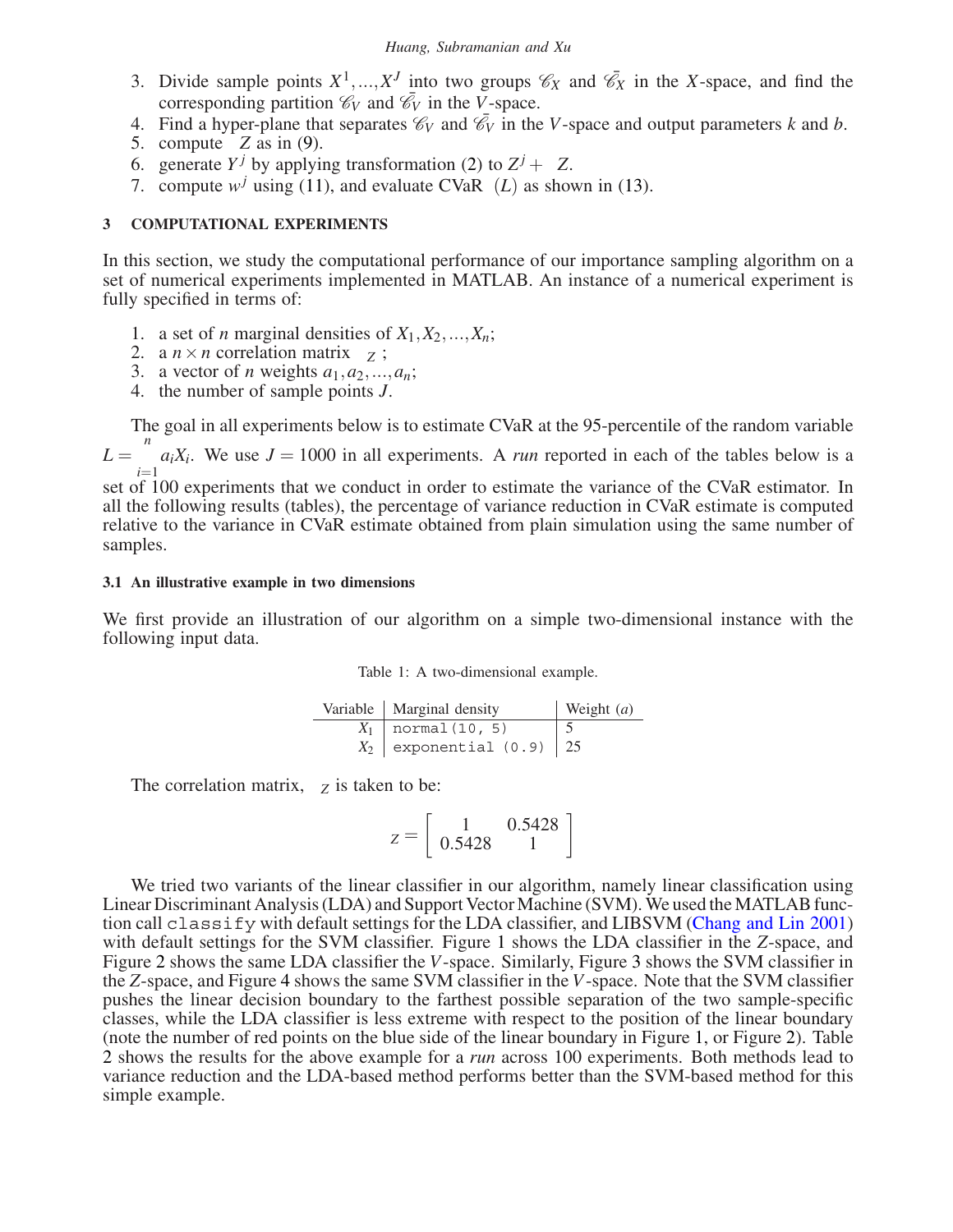*Huang, Subramanian and Xu*



Figure 1: Importance Sampling Shift in the Z-Space using LDA classifier.



Figure 2: Importance Sampling Shift in the V-Space using LDA classifier.

### **3.2 The special case where all marginal densities are normal**

We next consider the special case where all the marginal densities are normal distributions. In other words, we seek to estimate CVaR<sub>β</sub>(*L*), where  $L = \sum_{n=1}^{n}$ *i*=1  $a_iX_i$  and each  $X_i$  has a marginal density that is normal, say,  $X_i \sim N(\mu_i, \sigma_i)$ , each with mean  $\mu_i$  and standard deviation  $\sigma_i$ . The correlation matrix is  $\rho_X$ . The analytical expression for CVaR in this case (for  $\beta \ge 0.5$ ) is given as (Rockafellar and Uryasev 2000),

$$
\text{CVaR}_{\beta}(L) = a^T \mu + \frac{\sqrt{a^T S a}}{\sqrt{2\pi} (1 - \beta) \exp\left[\text{erf}^{-1} (2\beta - 1)\right]^2}
$$
(14)

In Equation(14),  $S = (\sigma \sigma^T) \bullet \rho_X$  is the covariance matrix corresponding to the multivariate Gaussian random vector *X* (and the operator • refers to element-by-element multiplication) and erf<sup>-1</sup> refers to the inverse of error function erf $(z) = \frac{2}{\sqrt{2}}$  $\frac{2}{\pi} \int_0^z e^{-t^2} dt$ . This is an interesting case because it allows us to benchmark the CVaR estimate produced by our algorithm against the analytical CVaR. We tested the algorithm for  $n = 50$ , where all fifty marginal densities were fixed to be normal densities with arbitrarily chosen means and standard deviations. For simplicity, we chose the weighting vector *a* to be a vector of ones, i.e.  $a_i = 1$ , for all *i*. We report the performance of the algorithm when run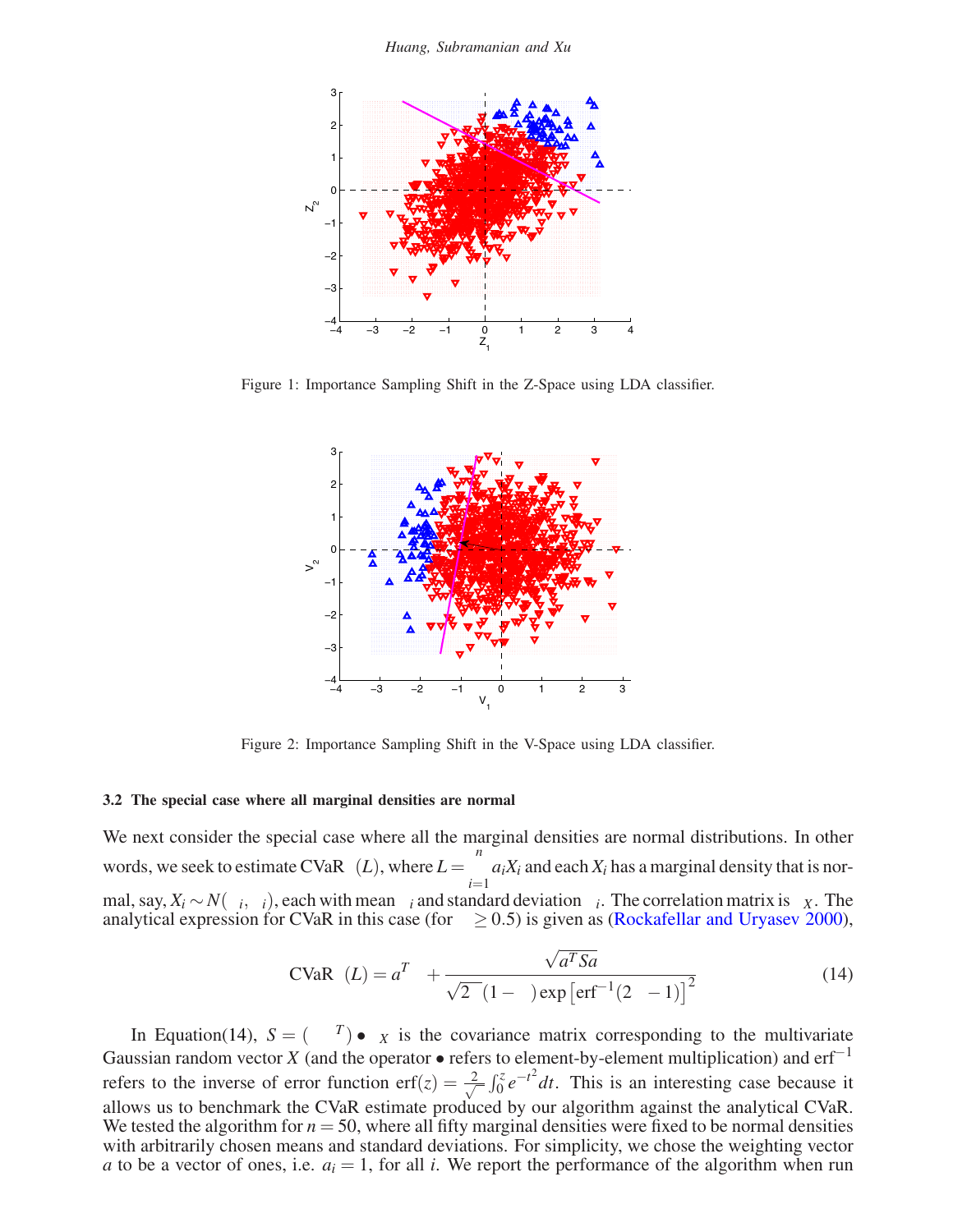*Huang, Subramanian and Xu*



Figure 3: Importance Sampling Shift in the Z-Space using SVM classifier.



Figure 4: Importance Sampling Shift in the V-Space using SVM classifier.

against a set of 5 randomly chosen correlation matrices in Table 3 (parameters of the 50 marginal densities and the five correlation matrices not shown due to space considerations).

The percentage of CVaR estimation error in Table 4 is computed relative to the corresponding true value of CVaR computed using Equation (14). It can be seen that the LDA-based variant of our algorithm gives better performance in terms of variance reduction in all five instances. The CVaR estimation error is also the least for the LDA-based method.

### **3.3 A mixture of normal and exponential densities**

We conclude the experimentation with the more general case that involves a combination of normal and exponential densities. We test on a reasonably large sized set of instances with  $n = 100$ , where 50 variables have normal marginal densities and the remaining 50 variables have exponential marginal densities. As in the previous subsection, the parameters for specifying the above 100 marginal densities were arbitrarily chosen, and the weighting vector was fixed at unity. We report the performance of our algorithm when run against a set of 5 randomly chosen correlation matrices in Table 5 (again, parameters of the 100 marginal densities and the five correlation matrices not shown). In Table 5, the column labeled "CVaR∗" is a higher-fidelity CVaR estimate that is obtained using plain simulation with 8000 samples, and repeating across 100 such experiments. All experiments were conducted on a Lenovo ThinkPad T60p, with an Intel CPU, T2600 at 2.16 GHz, and 2 GB RAM. Our MATLAB implementation could not simulate more than 8000 samples on the 100-dimensional space due to memory limitations.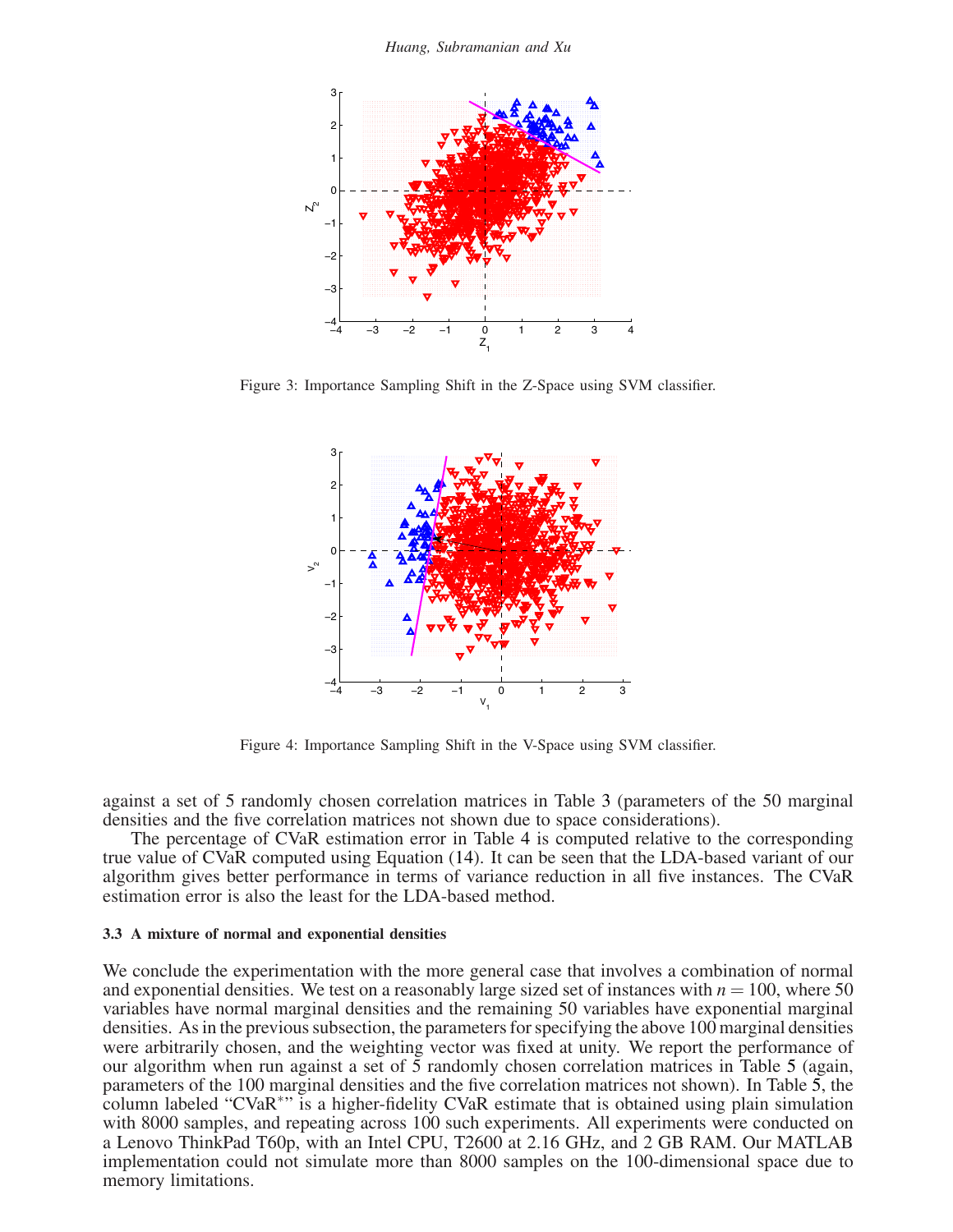#### *Huang, Subramanian and Xu*

| Table 2: Results for the two-dimensional example. |  |
|---------------------------------------------------|--|
|---------------------------------------------------|--|

|                      |                      |       | Method   CVaR Estimate   Variance   Variance Reduction |
|----------------------|----------------------|-------|--------------------------------------------------------|
|                      | Plain $\vert$ 173.91 | 20.70 | $\overline{\phantom{a}}$                               |
| SVM-based   175.67   |                      | 13.47 | 34.93%                                                 |
| LDA-based   $175.01$ |                      | 6.56  | 68.28%                                                 |

Table 3: Results for the case of 50 normal variables.

| Run | CVaR (Plain)          | Var (Plain) $\parallel$ | CVaR (SVM) | Var(SVM) | $\vert$ CVaR (LDA) | Var (LDA) | True CVaR |
|-----|-----------------------|-------------------------|------------|----------|--------------------|-----------|-----------|
|     | 1895.89               | 333.27                  | 1897.46    | 210.47   | 1897.60            | 88.57     | 1898.07   |
|     | 1963.26               | 550.29                  | 1965.51    | 234.93   | 1963.94            | 133.71    | 1964.83   |
|     | 1781.84               | 208.31                  | 1782.77    | 94.78    | 1782.68            | 57.42     | 1782.37   |
|     | 1834.89               | 284.22                  | 1839.64    | 172.72   | 1838.94            | 71.06     | 1838.74   |
|     | $5 \parallel 1818.11$ | 282.90                  | 1823.12    | 103.20   | 1822.23            | 73.45     | 1822.44   |

Table 4: CVaR Estimation error  $(\%)$  and Variance Reduction  $(\%)$  for the case of 50 normal variables.

| Run | CVaR (Plain) | Var (Plain) | CVaR (SVM) | Var(SVM) | CVaR (LDA) | Var (LDA) |
|-----|--------------|-------------|------------|----------|------------|-----------|
|     | $-0.11\%$    |             | $-0.03\%$  | 36.85%   | $-0.02\%$  | 73.42%    |
|     | $-0.08\%$    |             | $0.03\%$   | 57.31\%  | $-0.05\%$  | 75.70%    |
|     | $-0.03\%$    |             | $0.02\%$   | 54.50%   | $0.02\%$   | 72.43%    |
|     | $-0.21\%$    |             | $0.05\%$   | 39.23%   | $0.01\%$   | 75.00%    |
|     | $-0.24\%$    |             | $0.04\%$   | 63.52%   | $-0.01\%$  | 74.03%    |

The percentage of CVaR estimation error in Table 6 is computed relative to CVaR∗. It can be seen that for the more general case the SVM-based method gives an overall better performance in terms of both variance reduction and quality of the mean CVaR estimate. The CVaR estimation error is the least for the SVM-based method. The extent of variance reduction obtained from the SVM-based method is comparable to that obtained from the LDA-based method, and both variants lead to greater than 50% reduction in the variance of CVaR estimate. The LDA based method overestimates the CVaR by around 1-1.25%, compared against the higher-fidelity plain simulation estimate.

We conclude our preliminary numerical investigation with the observation that the proposed importance-sampling algorithm appears to be effective in terms of variance reduction in estimating CVaR for weighted sums of correlated random variables. Both variants of the algorithm, namely the LDA-based and the SVM-based methods, are easy to implement with relatively minor computational overhead. The performance of the SVM-based method seems to be more competitive in the more general case that involves non-normal marginal densities. We speculate that there might be an optimal shift, i.e. an optimal positioning of the linear decision boundary that is somewhere in between the LDA-based and the SVM-based decision boundaries, and one may need to tune this for any given application.

# **4 CONCLUSIONS**

We have developed an importance sampling procedure to estimate CVaR with a general Gaussian copula model. Our method has an intuitive geometric explanation. It is fairly easy to implement and involves minimal computational effort. Numerical tests have confirmed its superior performance compared to the naive approach. This work may be extended further in two directions: first, investigate our algorithm from a theoretical perspective and characterize its asymptotic performance; second, devise an method to find the "optimal" shift for arbitrary marginal densities and Gaussian copula correlation matrix.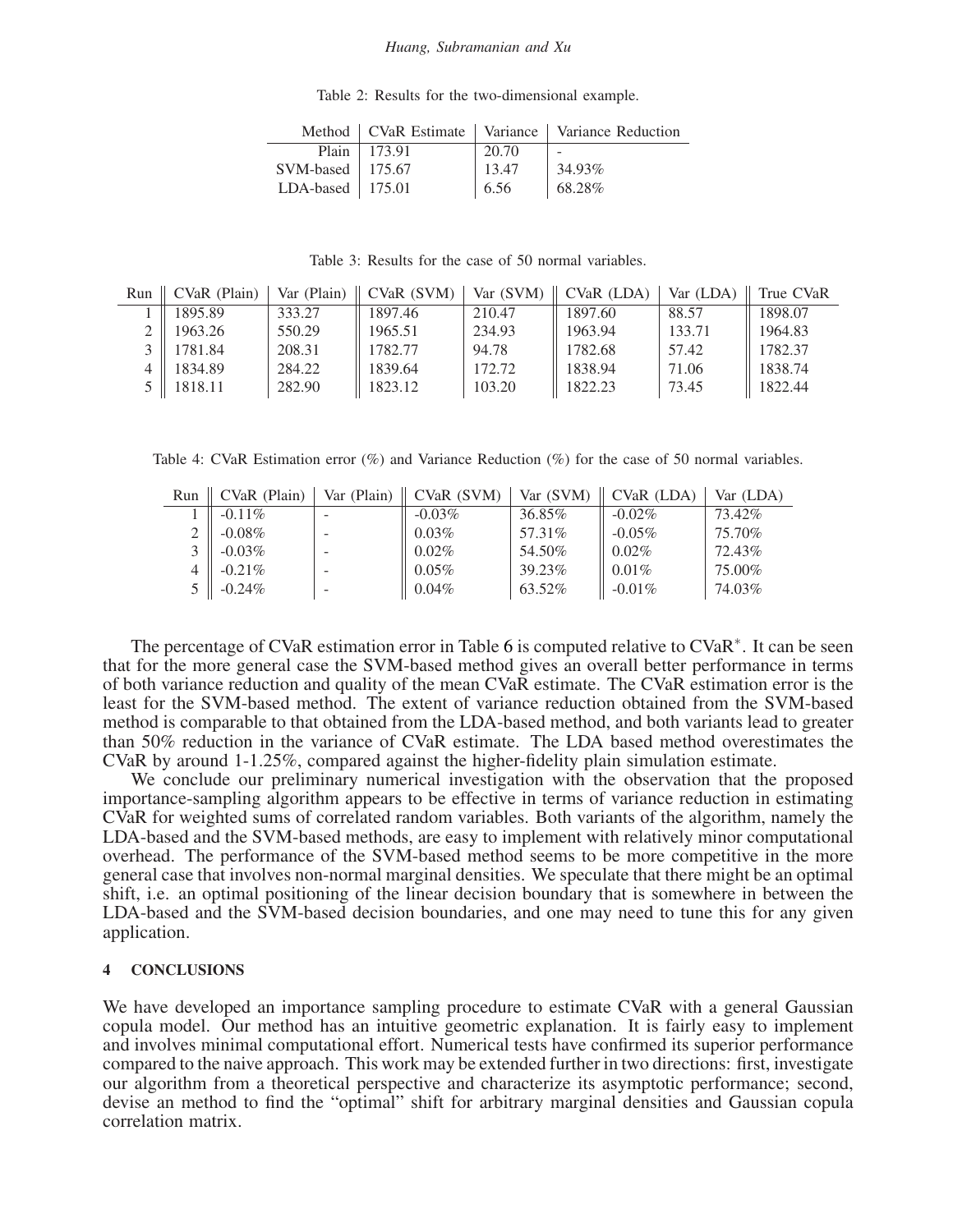Table 5: Results for the more general case of 100 mixed variables. CVaR<sup>∗</sup> is an estimate of CVaR with 8000 samples in each of the 100 experiments

| Run           | CVaR (Plain) |        | Var (Plain) $\parallel$ CVaR (SVM) | Var $(SVM)$ | $\parallel$ CVaR (LDA) | Var (LDA) | $CVaR^*$ |
|---------------|--------------|--------|------------------------------------|-------------|------------------------|-----------|----------|
|               | 2072.24      | 471.51 | 2075.91                            | 196.46      | 2102.31                | 161.23    | 2076.30  |
|               | 2074.90      | 352.96 | 2075.14                            | 174.51      | 2099.95                | 178.73    | 2077.31  |
| $\mathcal{R}$ | 2023.31      | 297.24 | 2026.58                            | 141.55      | 2048.96                | 146.88    | 2028.91  |
|               | 2090.90      | 423.76 | 2094.42                            | 177.08      | 2121.14                | 167.35    | 2096.10  |
|               | 5 2120.59    | 506.81 | 2123.92                            | 214.03      | 2151.42                | 193.10    | 2124.37  |

Table 6: CVaR Estimation error (%) and Variance Reduction (%) for the case of 100 mixed variables.

| Run | CVaR (Plain) | Var (Plain) | CVaR (SVM) | Var (SVM) | $CVaR$ (LDA) | Var (LDA) |
|-----|--------------|-------------|------------|-----------|--------------|-----------|
|     | $-0.20\%$    |             | $-0.02\%$  | 58.33%    | $1.25\%$     | 65.80%    |
|     | $-0.12\%$    |             | $-0.10\%$  | 50.56%    | $1.09\%$     | 49.36%    |
|     | $-0.28\%$    |             | $-0.11\%$  | 52.38%    | $0.99\%$     | 50.59%    |
|     | $-0.25\%$    |             | $-0.08\%$  | 58.21%    | $1.19\%$     | $60.51\%$ |
|     | $-0.18\%$    |             | $-0.02\%$  | 57.77%    | 1.27%        | 61.90%    |

# **REFERENCES**

- Artzner, P., F. Delbaen, J.-M. Eber, and D. Heath. 1999. Coherent measures of risk. *Mathematical Finance* 9:203–228.
- Cario, M. C., and B. L. Nelson.. 1997. Modeling and generating random vectors with arbitrary marginal distributions and correlation matrix. Technical report, Department of Industrial Engineering and Management Sciences, Northwestern University, Evanston, Illinois.
- Chang, C. C., and C. J. Lin. 2001. Libsvm: a library for support vector machines, http://www.csie.ntu.edu.tw/∼cjlin/libsvm/.
- Follmer, H., and A. Schied. 2002. Convex measures of risk and trading constraints. *Finance and Stochastics* 6:429–447.
- Glasserman, P., W. Kang, and P. Shahabuddin. 2008. Fast simulation of multifactor portfolio credit risk. *Operations Research* 56:1200–1217.
- Glasserman, P., and J. Li. 2005. Importance sampling for portfolio credit risk. *Management Science* 51:1643–1656.
- Manistre, B. J., and G. H. Hancock. 2005. Variance of the cte estimator. *North American Actuarial Journal* 9:129–156.
- Merino, S., and M. A. Nyfeler. 2004. Applying importance sampling for estimating coherent credit risk contributions. *Quantitative Finance* 4:199–207.
- Rockafellar, R. T., and S. Uryasev. 2000. Optimization of conditional value-at-risk. *The Journal of Risk* 2:21–41.

## **AUTHOR BIOGRAPHIES**

**PU HUANG** is a Research Staff Member in the Business Analytics & Mathematical Sciences Department at the IBM T.J. Watson Research Center. His research interests include stochastic optimization, risk analysis and data mining. In the past few years, he has been working closely with various IBM organizations to develop analytical solutions for resource allocation and risk management applications. Dr. Huang got his Ph.D. in Operations Research from the Carnegie Mellon University. His email is puhuang@us.ibm.com.

**DHARMASHANKAR SUBRAMANIAN** is a Research Staff Member in the Business Analytics & Mathematical Sciences Department at the IBM T.J. Watson Research Center. His interests and expertise include mathematical modeling, mathematical programming with risk measures for stochastic optimization, simulation and risk analysis. At IBM, his specific interests include operational risk modeling, product development portfolio analysis and stochastic optimization with risk measures.